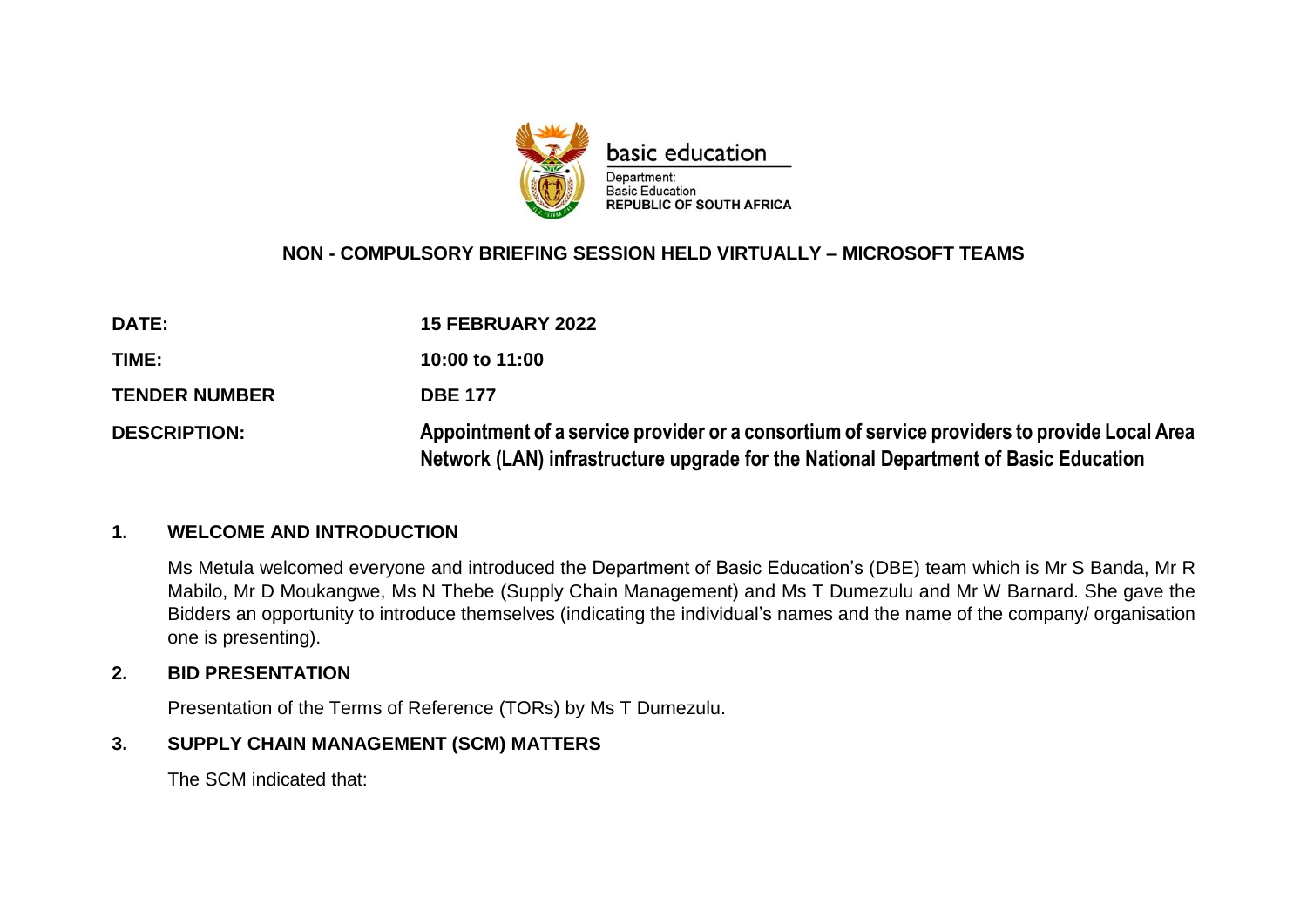- The briefing session was non-compulsory as indicated in the Tender advert. Non-attendance to the briefing session does not lead to disqualification of the Bidders' proposal/s.
- The questions can still be raised after the briefing session and sent to [Tenders@dbe.gov.za.](mailto:Tenders@dbe.gov.za) Discussions during the briefing session and the questions raised after the briefing session would be consolidated, responded to and uploaded on the Department's website [\(www.etenders.gov.za\)](http://www.etenders.gov.za/) eTender Portal [\(www.etenders.gov.za\)](http://www.etenders.gov.za/) where the tender advert and documents are published. Bidders can still forward the clarity seeking questions regarding the bid until at least seven days before the tender closes (as indicated in the tender advert).
- The tender is closing on **04 March 2022 at 11:00**. A bid submitted after 11:00 would be regarded as late and would not be accepted by the DBE.
- Tender documents must be hand/ physically delivered; emailed documents will not be accepted.
- Bidders must read the Mandatory Requirements carefully as listed in the TORs and ensure that they respond as required.
- Bidders must download, fully complete and submit the SBD Forms published with the tender documents.

## **4. QUESTIONS RAISED AND RESPONSES PROVIDED (during the briefing session)**

| No. | <b>Question raised</b>                                                                                                                                                                                         | <b>Response/ clarity</b>                                                                                                                                                            |
|-----|----------------------------------------------------------------------------------------------------------------------------------------------------------------------------------------------------------------|-------------------------------------------------------------------------------------------------------------------------------------------------------------------------------------|
| 1.  | Should the solution still remain CISCO or could any other solution be<br>proposed?                                                                                                                             | The Department is currently running the CISCO solution;<br>however, Bidders can propose their solutions that meet the<br>Department's requirements. for example, Huawei or Juniper. |
| 2.  | Since you are using the CISCO solution, should the new solution still<br>be CISCO; can we propose a new solution e.g Huawei?                                                                                   | Bidders should bring the proposals to meet the requirements<br>outlined. You are welcome to bring in your proposals to be able<br>to meet the requirements.                         |
| 3.  | The SD access is specifically requested, there is only a single DNA<br>centre in the specification. To run the SD access you need 3 DNA<br>centre appliances. Can that be clarified from the technical aspect? | ST is a fibre connection used to connect floors to the core of the<br>network in others words three DNA centre appliances are not<br>needed.                                        |

## **5. CONCLUSION**

Bidders were reminded: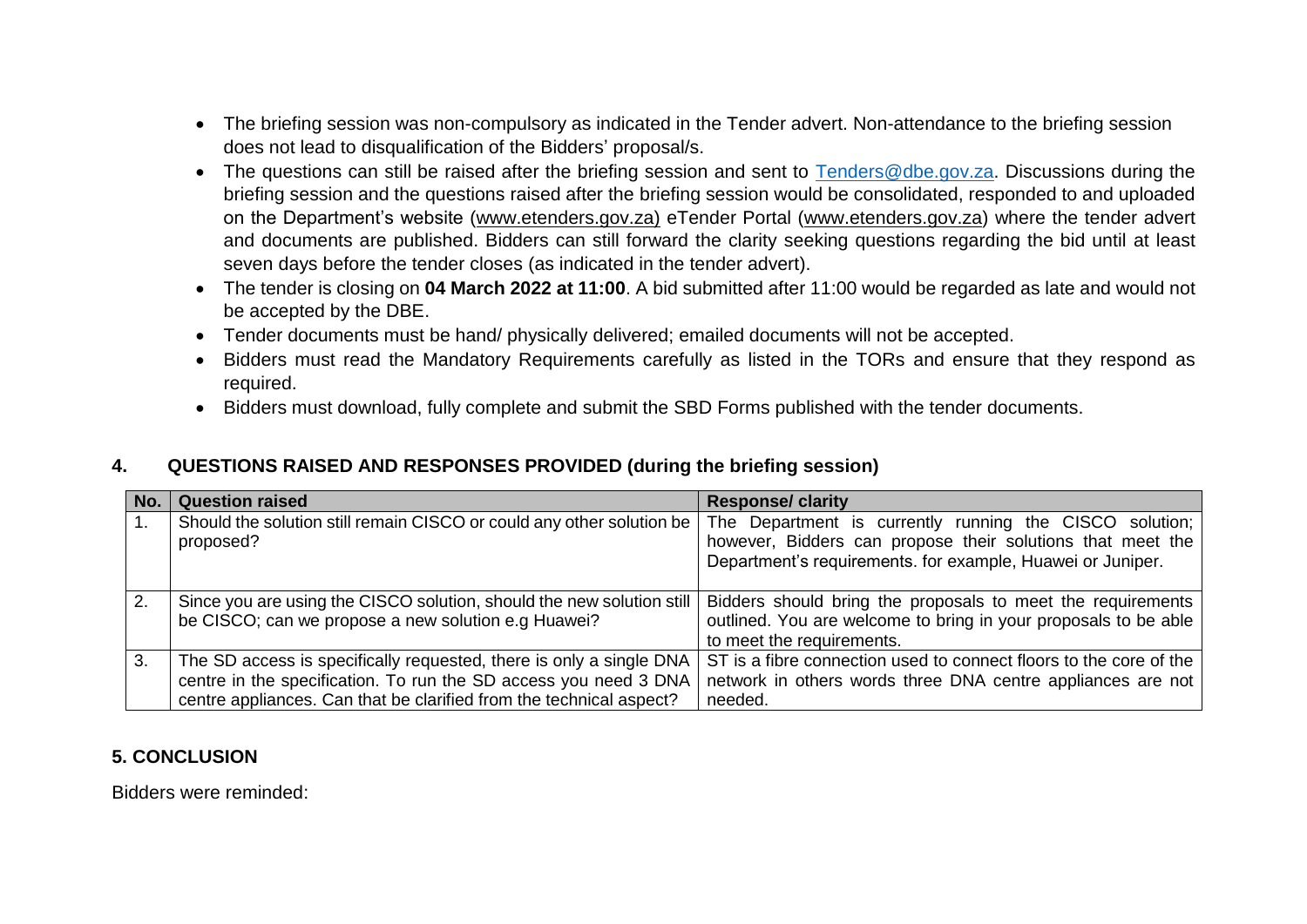- To be mindful of the tender closing date as indicated in the Tender advert.
- That they can still ask questions until at least seven (7) days before the tender closes; questions should be directed to [Tenders@dbe.gov.za.](mailto:Tenders@dbe.gov.za)

Ms Metula thanked the Bidders for attending the briefing session and wished them well with the preparation and submission of their bids.

The session was adjourned.

| No. | <b>Question raised</b>                                                                                                                                  | <b>Response/ clarity</b>                                                                                                                                                                                                                                                                                            |
|-----|---------------------------------------------------------------------------------------------------------------------------------------------------------|---------------------------------------------------------------------------------------------------------------------------------------------------------------------------------------------------------------------------------------------------------------------------------------------------------------------|
| 1.  | came across bid DBE177 and would like to request a copy of the electronic copy for review.<br>Would you kindly assist in forwarding a copy of this bid. | The tender documents<br>are available on the DBE<br>website and eTender<br><b>Publication Portal as</b><br>follows:<br>For the DBE website; go<br>to www.education.gov.za<br>Under "Quick<br>$\bullet$<br>Links"<br>Click on<br>Tender<br>bulletin<br>Advertised<br>tenders<br><b>Bid</b><br>$\bullet$<br>documents |
|     |                                                                                                                                                         | For<br>e-Tender<br>the<br>Publication Portal; go to<br>www.etenders.gov.za                                                                                                                                                                                                                                          |

## **6. QUESTIONS RAISED (after the briefing session) AND RESPONSES PROVIDED**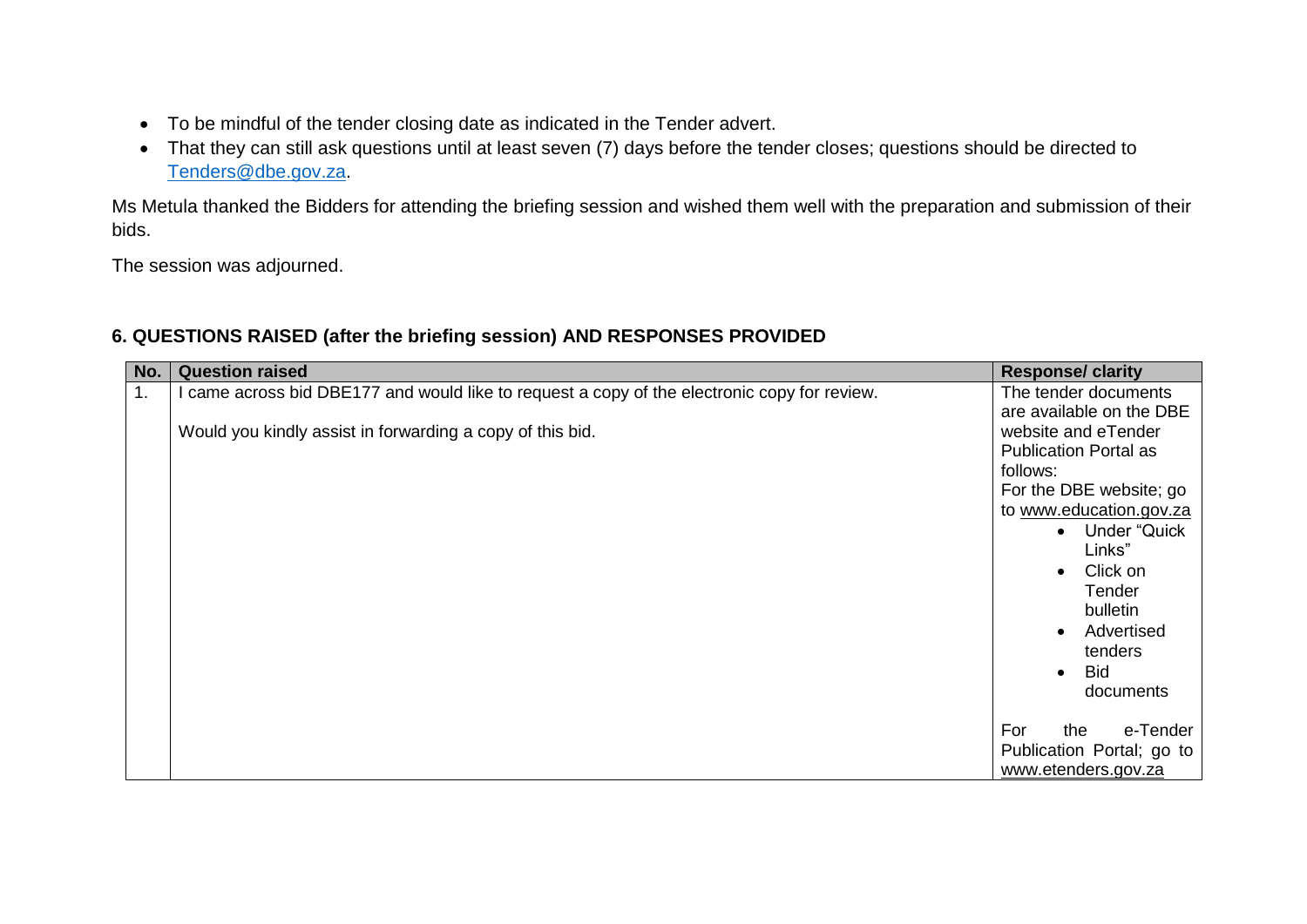| $\overline{2}$ . |                                                                                                                                                                                                                                                                                                 | Click on<br>$\bullet$<br>"Browse<br>Opportunities"<br>Click on<br>$\bullet$<br>"Current<br>Advertise"<br>Click on<br>$\bullet$<br>"Advance<br>Search"<br>On the Organ<br>of State select<br>"Basic<br>Education"<br>and on<br><b>Tender Type</b><br><b>Select</b><br>"Request for<br>Proposal"<br>Click "Apply<br>$\bullet$<br>Filters"<br>Click the Sign<br>+ next to the<br>tender<br>description<br>Scroll down<br>$\bullet$<br>for tender<br>documents<br>Yes, the total cost of the |
|------------------|-------------------------------------------------------------------------------------------------------------------------------------------------------------------------------------------------------------------------------------------------------------------------------------------------|------------------------------------------------------------------------------------------------------------------------------------------------------------------------------------------------------------------------------------------------------------------------------------------------------------------------------------------------------------------------------------------------------------------------------------------------------------------------------------------|
|                  | On page page 28 section 9.2 Mandatory requirements, and requirement 9.2.7 states that "Bidders must<br>provide a full breakdown informing the ceiling price". Would DBE consider the level of detail in the snap<br>shot below to be satisfactory as a response to that particular requirement? | project must be informed<br>by the breakdown of the<br>tasks / activities.                                                                                                                                                                                                                                                                                                                                                                                                               |